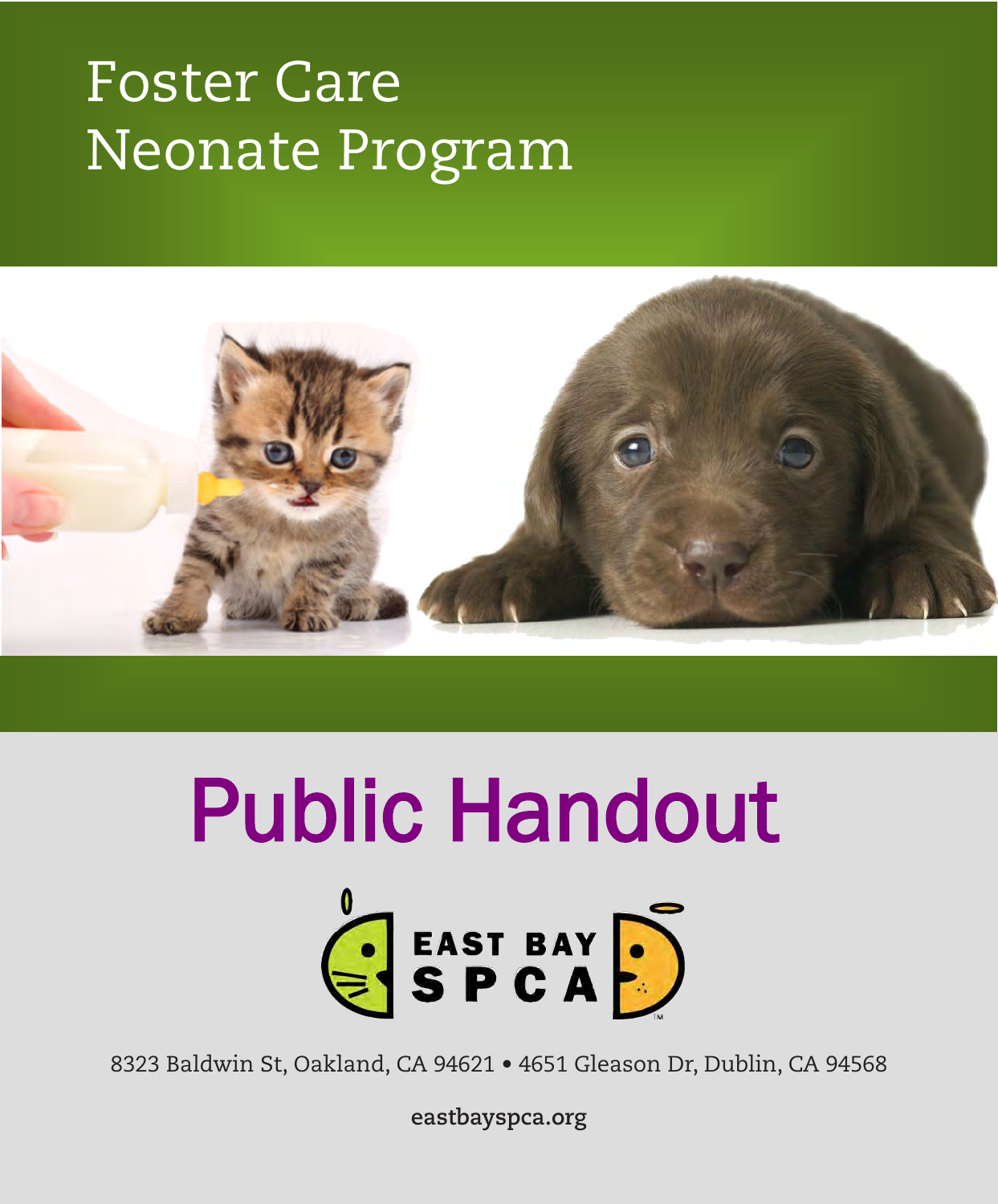

## Table of **Contents**

#### **Introduction**

| Things to Consider Before Fostering Neonates. 4 |  |
|-------------------------------------------------|--|
|                                                 |  |

#### **Feeding**

#### **Medical**

| Potentially Sick Fosters and What to Do 10 |  |
|--------------------------------------------|--|
|                                            |  |
| General Criteria for Emergencies 13        |  |

#### **Conclusion**

| Important Foster Care Phone Numbers 15 |  |
|----------------------------------------|--|

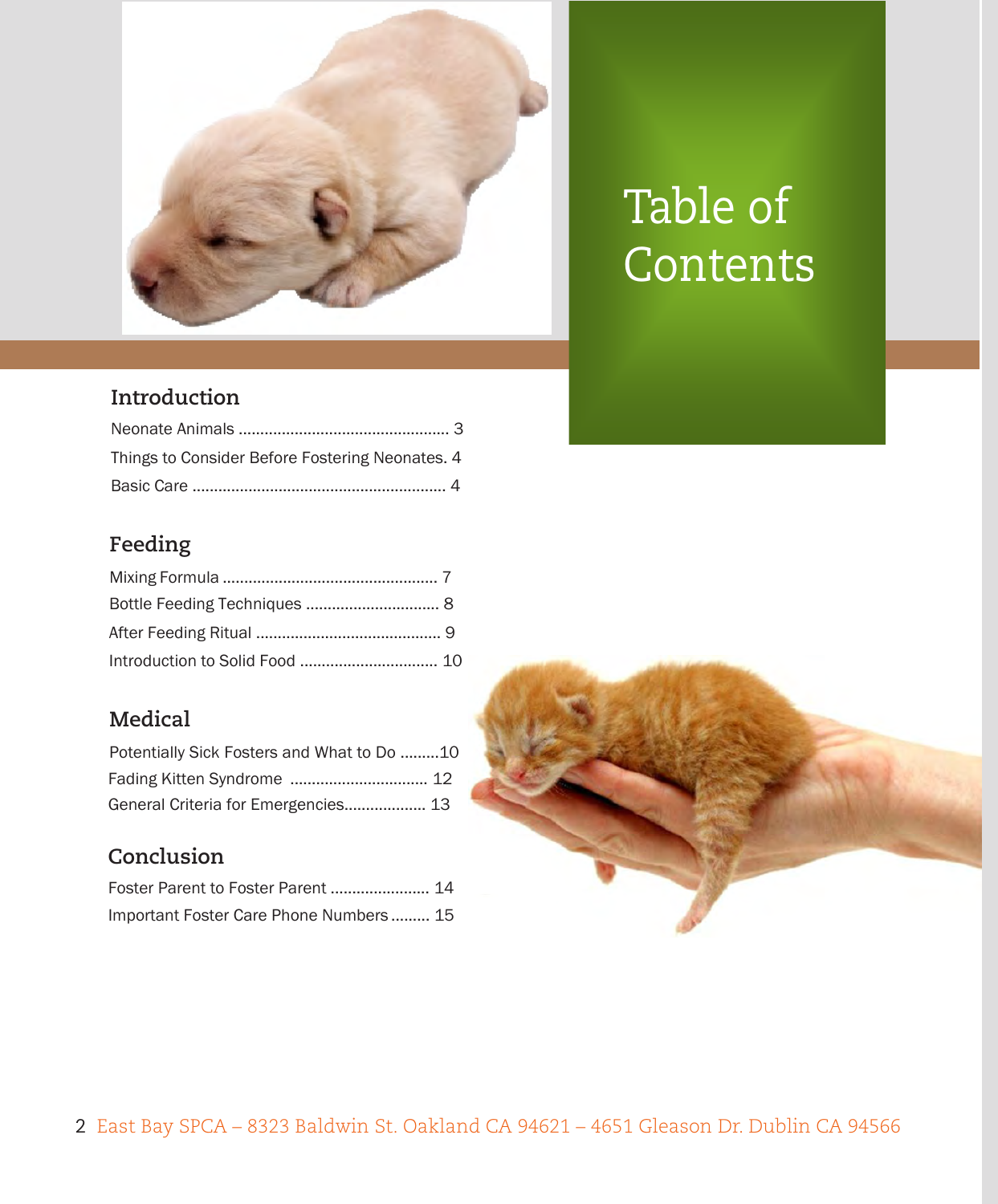### About the East Bay SPCA

#### Our Mission

The East Bay SPCA is committed to the welfare of cats and dogs in the communities we serve. We strive to eliminate animal cruelty, neglect and overpopulation by providing programs and education that support people and companion animals.

The East Bay SPCA (Society for the Prevention of Cruelty to Animals) has been concerned with animal welfare for over 135 years. We have been providing shelter, health care, and adoption services for unwanted animals since 1874.

We are committed to finding homes for adoptable cats and dogs, providing affordable veterinary and spay/neuter services, and educating the public on responsible pet ownership. We serve Alameda and Contra Costa Counties and operate two adoption and education centers, two spay/neuter surgery centers, a full-service veterinary clinic, dog training courses and a Humane Education department.

#### Neonatal Animal Care Program

For the purposes of our program, we will define neonatal as kittens or puppies 3 weeks of age and under. At this age they are extremely delicate and unable to sustain themselves without the assistance of their mother.

When neonatal animals arrive at the shelter without their mother then they will rely solely on you for everything from nutrition, protection and warmth. Animals that are under 3 weeks of age are unable to regulate their own body temperature so it will be up to you to keep them in a warm, draft-free, dry environment.



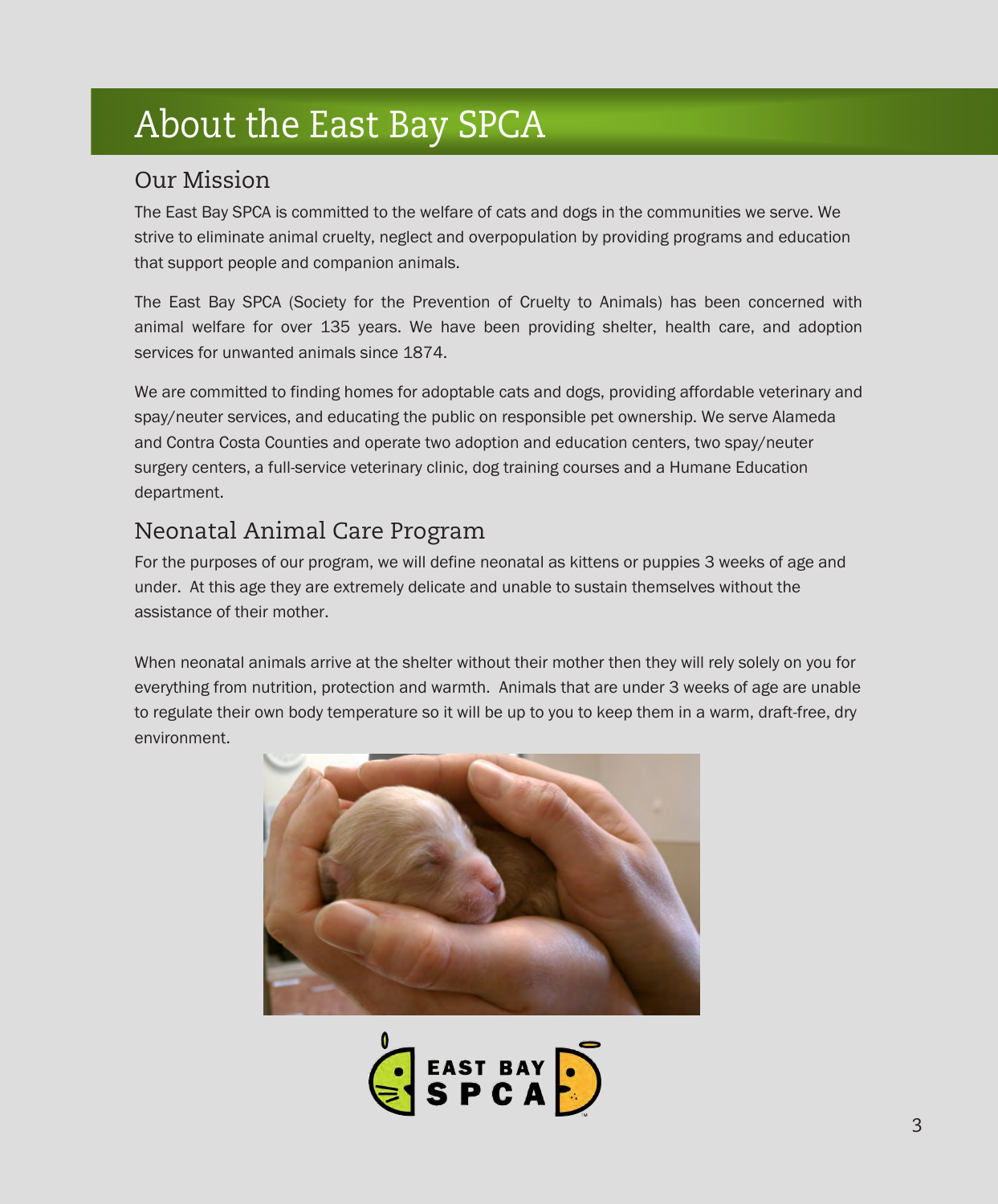### Introduction

### Things to Consider Before Fostering Neonates

Sometimes, despite our best efforts, neonatal animals become ill and pass away in the foster home. The mortality rate of underage kittens is high. This is especially true for neonatal kittens and puppies as they do not have their mother during the most crucial time during their development. This is the hardest thing about fostering and if this is a possibility that you would not want to risk encountering, perhaps fostering older animals or animals in our shelter would be a better fit.

When kittens thrive in your care it can be very difficult to let them go once the time comes for adoption. You can always adopt your foster animal (the regular fees apply and they must still return to our facility for spay/neuter and a microchip). However, please consider the difficulty you would have in returning your foster animals before you begin fostering.

### Basic Care and Supplies

Neonates must be fed every 2-3 hours from when they're newborns to 3 weeks, this includes feedings in the middle of the night. Neonates that are 4 weeks and older can go longer between feedings, generally between 4-6 hours. Kittens/puppies will usually cry when they're hungry. If they cry between feedings, you can offer them a smaller meal (although not an entire feeding, since overfeeding can lead to problems as well).

Neonates will need to be stimulated to eliminate after each feeding-Neonates under 3-4 weeks of age cannot go to the bathroom by themselves. They will need assistance from you to stimulate them after each feeding. See the section titled "After Feeding Ritual" on page 4 for more details.

- If a animal becomes chilled, feels cold to the touch, then you must determine if the animal is in need of immediate medical attention. Please refer to the section titled "Fading Animal Syndrome" located on pages 9-11. If you determine that the kitten or puppy is not fading, then warm it immediately by wrapping it in a towel and placing it on its heating source.
- For warmth place a snuggle safe disk, wrapped in a blanket, into the animal's carrier. After heating always wrap the disk in a blanket as direct contact with the animal could lead to serious burns. If you do not have a snuggle safe disk then please ask and we can provide one for you.
- If a snuggle safe disk is not available then a heating pad set on low can be used as a substitute. Once again, make sure to place a towel or blanket over the heating source to avoid the animal receiving burns.
- It is important that the animal's carrier has a place where the animals can move to if they start to overheat.
- Bedding must be dry at all times, the best time to check this is after each feeding. If the bedding is damp then change it immediately. Even while using a heating source, damp bedding will chill the animal and place its life in jeopardy.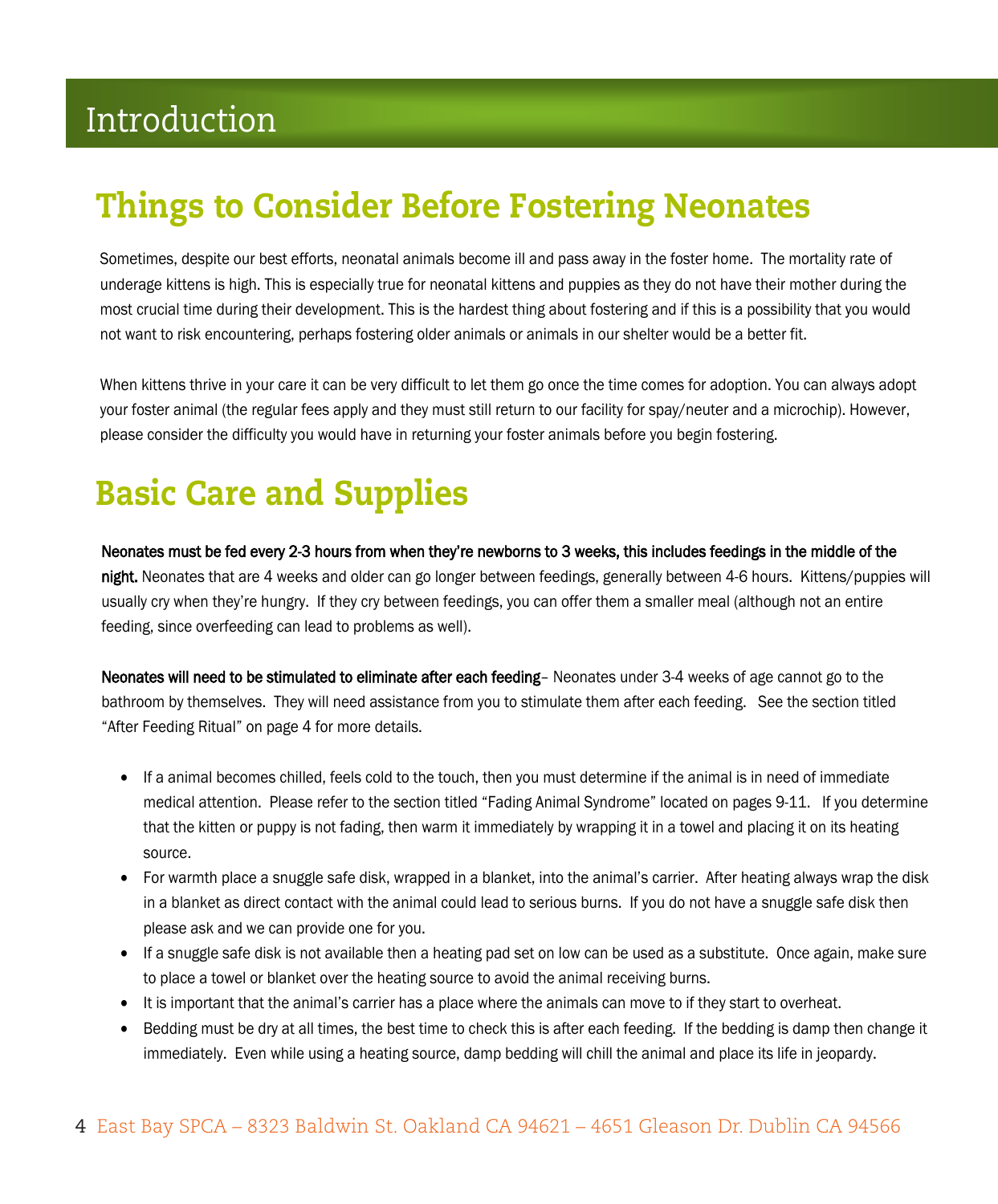### Basic Care and Supplies

| <b>Animal Specific Bottles, Syring-</b><br>es and Nipples | Use only animal specific bottles to feed and sterilize prior to use. You may also<br>have to make your own holes in the nipple with a sterilized pin or razor. The<br>opening should only be large enough to allow the formula to drip out slowly when<br>the bottle is tumed upside down. |
|-----------------------------------------------------------|--------------------------------------------------------------------------------------------------------------------------------------------------------------------------------------------------------------------------------------------------------------------------------------------|
| <b>Formula</b>                                            | We most commonly use KMR (Kitten Meal Replacement) and ESBILAC for<br>puppies. Other brands will have their ratios printed on their labels.                                                                                                                                                |
| Carrier/Crate                                             | Please always use an appropriately sized carrier to transport your foster                                                                                                                                                                                                                  |
| <b>Bedding</b>                                            | Appropriate bedding includes items that can be bleached and sanitized.                                                                                                                                                                                                                     |
| <b>Kitchen Scale</b>                                      | The scale should be sensitive to ounces or grams. This is used to keep track<br>of kittens and puppies weights.                                                                                                                                                                            |
| <b>Heating Source</b>                                     | Most commonly we use Snuggle Safe brand warming pads that can be re-<br>heated in the microwave. These will provide long lasting heat for up to 8                                                                                                                                          |
| <b>Monitoring Sheets</b>                                  | These will be important to keep track of weights and any symptoms that                                                                                                                                                                                                                     |

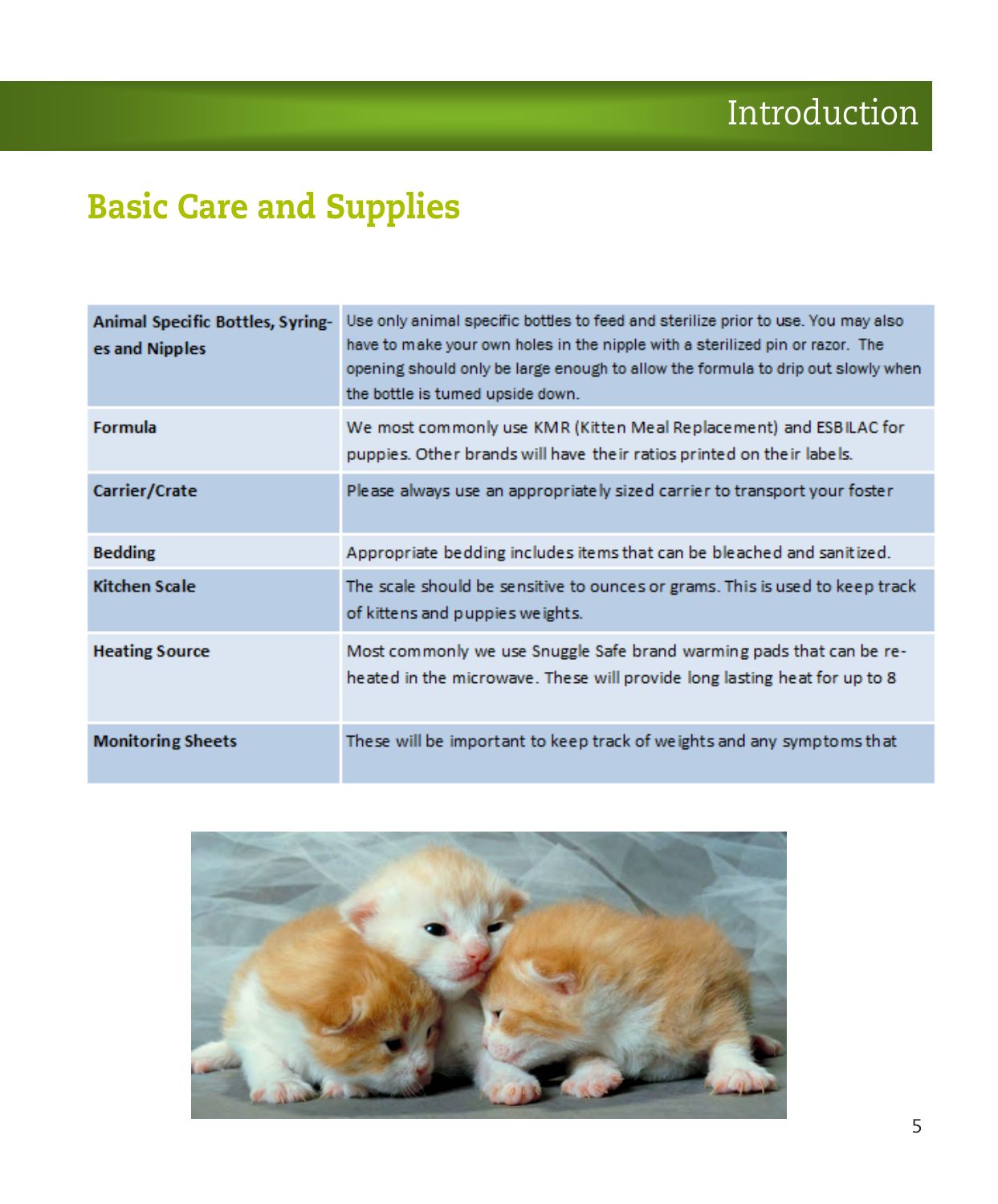### Feeding

### **Bottle F**eeding

It is important to never feed your foster animal cow's milk as it will cause diarrhea. Instead only use a kitten or puppy formula, such as KMR for kittens or Esbilac for puppies. If you are using powdered formula, it should be refrigerated or frozen after opening to help extend shelf life.

Use only animal specific bottles to feed and sterilize prior to use. You may also have to make your own holes in the nipple with a sterilized pin or razor. The opening should only be large enough to allow the formula to drip out slowly when the bottle is turned upside down. If the formula comes out too fast then you run the risk of aspirating your foster animal.

Aspiration is the act when the animal accidentally inhales the formula into its lungs. Signs of aspiration are a milky bubble or milk coming out the animal's nose. If that is the case, immediately turn the animal upside down and rub or pat his chest to help clear her lungs.

It is of up-most importance that you NEVER feed a chilled/cold animal. Chilled neonates are not capable of properly digesting their food. If they are too cold then it may be detrimental to the animal's health and their formula may lower their body temperature even further.

#### **Puppies**

Puppies need about 30ml of formula per 3.5 ounces of weight per day for the first week and 20ml of formula per 3.5 ounces of weight each day for the next three weeks. Divide this amount into eight to 12 servings each day, feeding approximately two to three hours apart, from a bottle.

#### **Kittens**

Kittens should receive 5 grams of formula per 100 grams of body weight. Because of their small size, it is recommended to weigh them both before and after feedings.

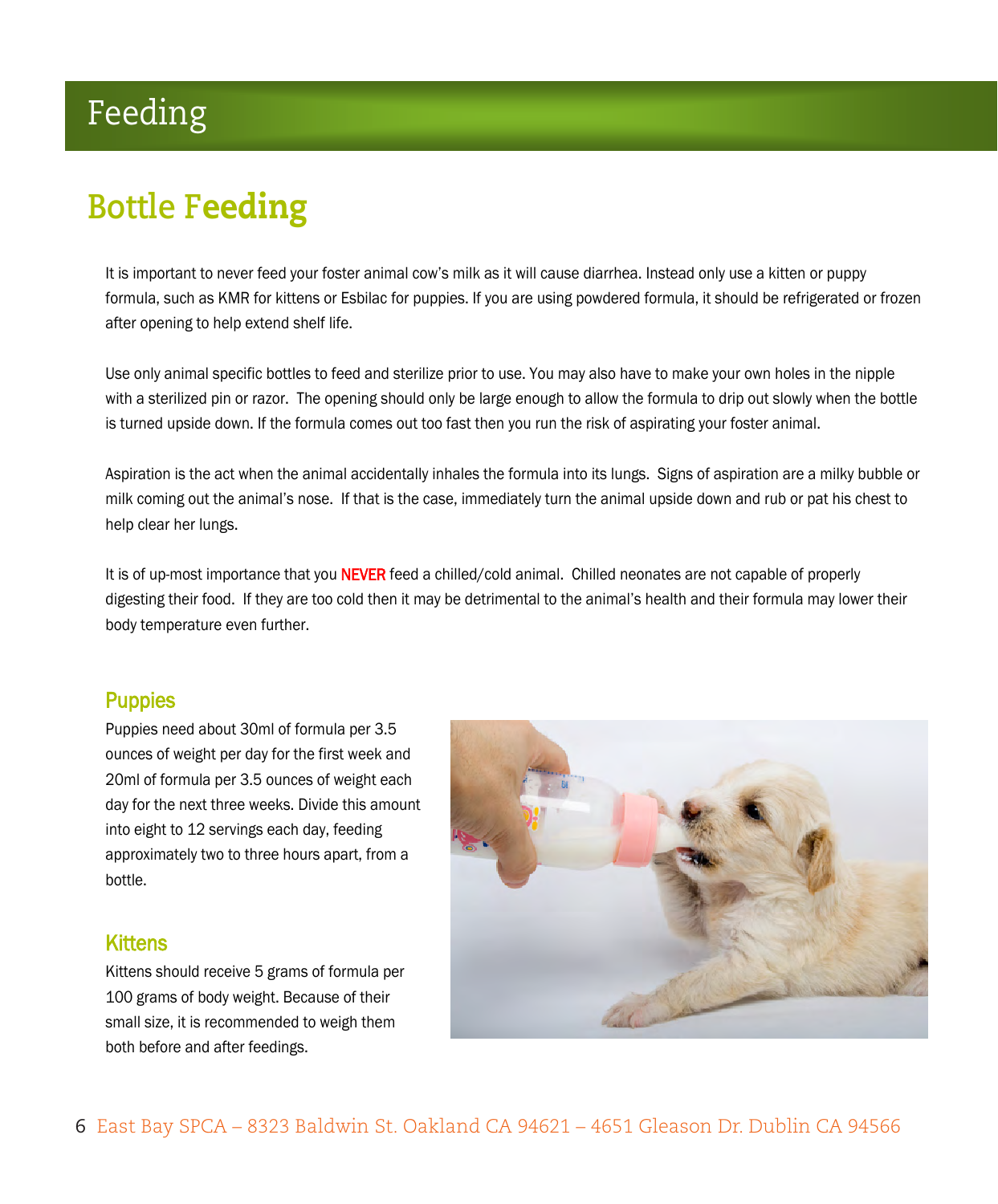### KMR (Kitten Meal Replacement) and Esbilac Mixing Directions:

• Unless otherwise directed, feedings should be mixed at a 2:1 ratio. 2 parts water to 1 part KMR.

#### Tips

- Mix thoroughly as powdered formula tends to clump easily. Clumping can cause the nipple to clog or can accidentally lodge in the neonate's throat.
- After mixing into a solution, store excess formula in a covered container and place it in the refrigerator. Reconstituted formula must be used within 24 hours of mixing. Never leave the formula unrefrigerated as it will grow bacteria rapidly and spoil which can be deadly if consumed by neonates.
- Wash the bottle and nipple after each feeding, disinfect feeding supplies every 24 hours.
- Conversions:  $1 \text{ tbsp} = 15 \text{ mL} = 15 \text{ cc}$ ;  $28g = 1 \text{ oz}$ ;  $16 \text{ oz} = 1 \text{ lb}$

Formula should always be fed warm (approx. 100 degrees F). Do not microwave the formula; although you may microwave the water in a glass cup before placing the bottle in the water. Test a few drops on the back of your hand to make sure it is warm but not hot.

| <b>PUPPY/KITTEN</b><br><b>WEIGHT</b> | <b>TOTAL DAILY</b><br><b>AMOUNT</b> | <b>PER FEEDING AMOUNT FOR</b><br><b>NEWBORN (EVERY 3 TO 4 HOURS)</b> | PER FEEDING AMOUNT FOR OLDER<br><b>PUPPY/KITTEN (EVERY 6 TO 8 HOURS)</b> |
|--------------------------------------|-------------------------------------|----------------------------------------------------------------------|--------------------------------------------------------------------------|
| 402                                  | 2 Tbsp.                             | 5 mL                                                                 | 10 mL                                                                    |
| 6 oz.                                | 3 Tbsp.                             | 75 mL                                                                | 15 mL                                                                    |
| 8 oz.                                | 4 Tbsp.                             | 10mL                                                                 | 20 mL                                                                    |
| 10 oz.                               | 5 Tbsp                              | 12.5 mL                                                              | 25 mL                                                                    |
| 12 oz                                | 6 Tbsp.                             | $15$ mL                                                              | 30 mL                                                                    |
| 14 oz.                               | 7 Tbsp.                             | 17.5 mL                                                              | $35$ mL                                                                  |
| 16 oz.                               | 8 Tbsp                              | 20 mL                                                                | 40 mL                                                                    |
| 18 oz.                               | 9 Tbsp.                             | 22.5 mL                                                              | 45 mL                                                                    |
| 20 oz.                               | 10 Tbsp.                            | 25 mL                                                                | 50 mL                                                                    |
| 22 oz.                               | 11 Tbsp.                            | 27.5 mL                                                              | 55 mL                                                                    |
| 24 02.                               | 12 Tbsp.                            | 30 mL                                                                | 60 mL                                                                    |
| 26 oz.                               | 13 Thsp.                            | 32.5 mL                                                              | 65 mL                                                                    |
| 28 oz.                               | 14 Tbsp.                            | $35$ mL                                                              | 7D mL                                                                    |
| 30 oz.                               | 15 Thsp.                            | 37.5 mL                                                              | 75 mL                                                                    |
| 32 oz.                               | 16 Tbsp.                            | 40 mL                                                                | 80 mL                                                                    |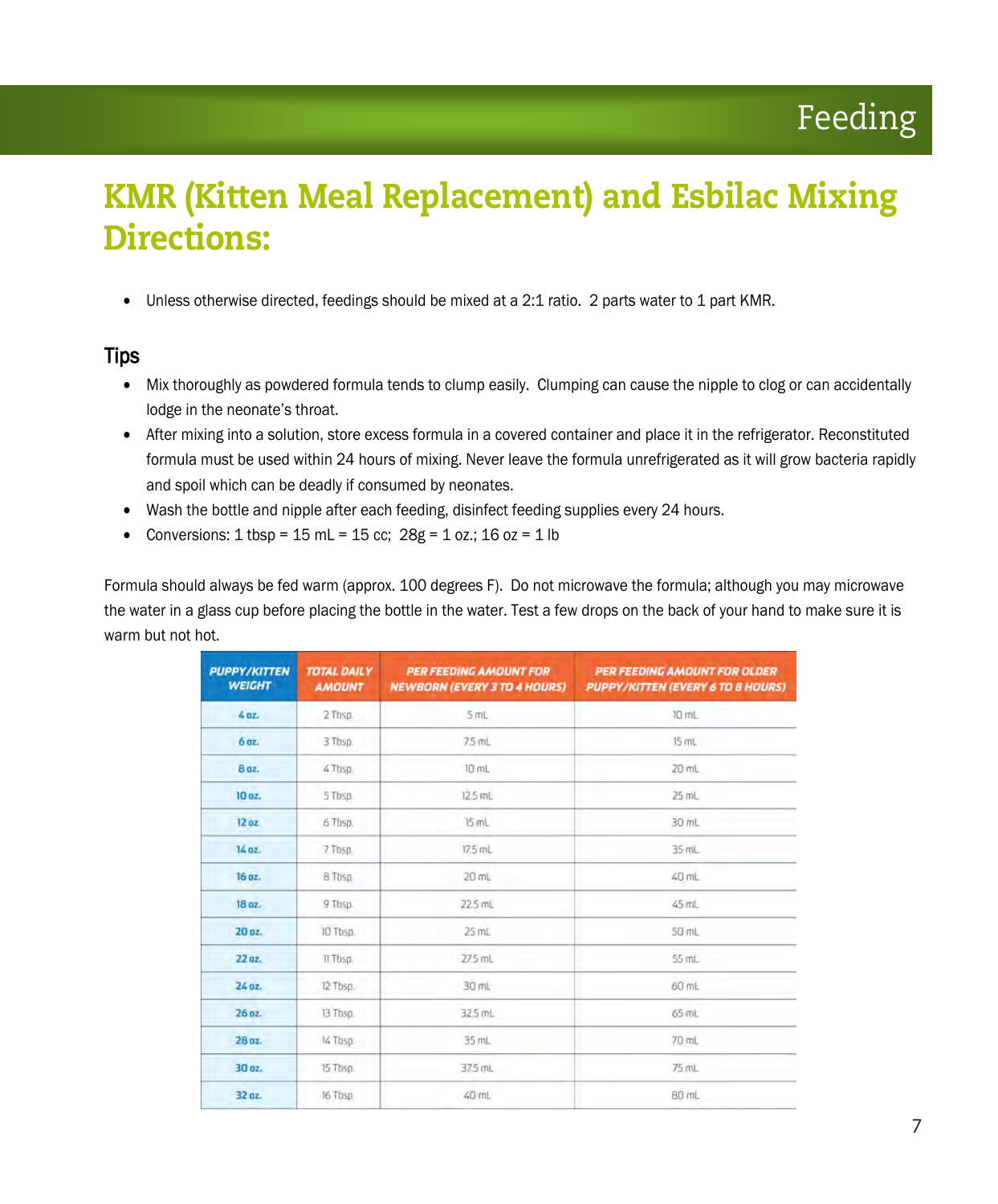### Feeding

### **Bottle F**eeding Techniques

- Kittens and puppies should be fed lying flat on their stomach. This is a natural position for feeding and will reduce the risk of accidentally aspirating the animal.
- Gently insert the nipple into the animal's mouth using a prying motion while you apply pressure to the sides of the bottle to release a drop or two of milk. This should encourage the animal to suckle on its own. Never squeeze the bottle to force formula out as it will increase the risk of aspirating the animal.
- Do not over feed, it is safer to feed smaller amounts more frequently than larger amounts less frequently. All bottles have measurements on them so you'll know how much you're offering the animal and how much they're drinking. (Tip: if measuring on the bottle is becoming difficult, you can weigh the bottle before and after feeding to use as a way of tracking their formula intake.)
- If milk bubbles out of the animal's nose while nursing, stop feeding immediately! Gently hold the animal upside down to allow the formula to drain from the its lungs. If the animal's lungs sound raspy, contact your local emergency hospital.
	- $\circ$  This could be due to having too large a hole in the nipple, overfeeding, or squeezing the bottle during feeding. If the nipple flows faster than a couple of drops at a time when turned upside down, replace the nipple with one with a smaller opening.



8 East Bay SPCA – 8323 Baldwin St. Oakland CA 94621 – 4651 Gleason Dr. Dublin CA 94566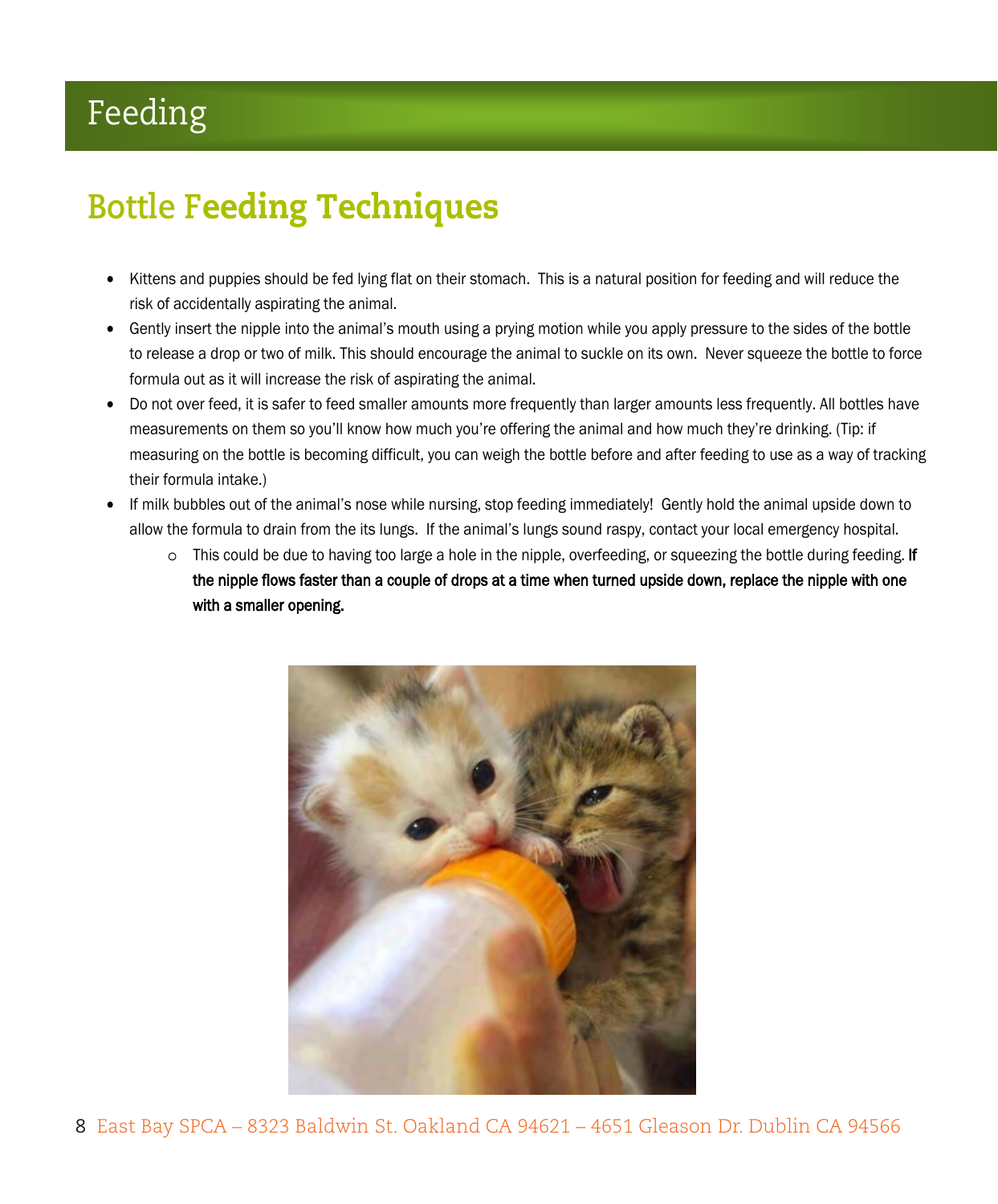### Feeding

### After Feeding Ritual

**Burping** – Just like with a baby, after each feeding you will need to burp the neonate to release any air they may have swallowed during nursing. If this air is not released it can cause gastrointestinal discomfort.

- Hold the animal upright with its tummy against your shoulder and pat it gently, but firmly on its back until it burps.
- For kittens or smaller puppies, hold the animal with its tummy against the palm of your hand and gently, yet firmly, pat its back until it burps. This can take up to 10 minutes before the animal will burp. Don't expect an actual burp, instead you should hear little gurgling noises.



Stimulating - After each meal and after being burped, the animal must be stimulated to urinate and defecate. Neonates under 3-4 weeks cannot go to the bathroom by themselves; they need their mom or someone to stimulate them after each feeding.

- This is done by gently massaging their genitalia and rectum with a cotton ball or non-alcohol baby wipe to help aid urination and defecation.
- Use a front to back motion with very gentle pressure. This motion simulates the mother's tongue licking them there to get them to potty.
- You'll need to stimulate them after each feeding until they demonstrates that they can go to the bathroom on their own. Neonates usually cannot eliminate on their own until the age of 3-4 weeks or older.
- Neonates will always urinate each time during stimulation but will typically only defecate once a day.
- Once they have finished eliminating, stop rubbing. Over-stimulation will irritate the area and cause swelling and chafing.



Cleaning - Because neonates are young with undeveloped immune systems, it's important to keep them clean. Wipe off any formula, stool or urine that may be present after feeding/stimulating. If using a damp cloth or non-alcohol baby wipe please make sure the animal is dry before returning him to his kennel.

Wash your hands with soap before and after handling your foster to prevent the possible spread of infection. Also thoroughly clean and sterilize all supplies used during feeding as well as the immediate area.

#### eastbayspca.org **9**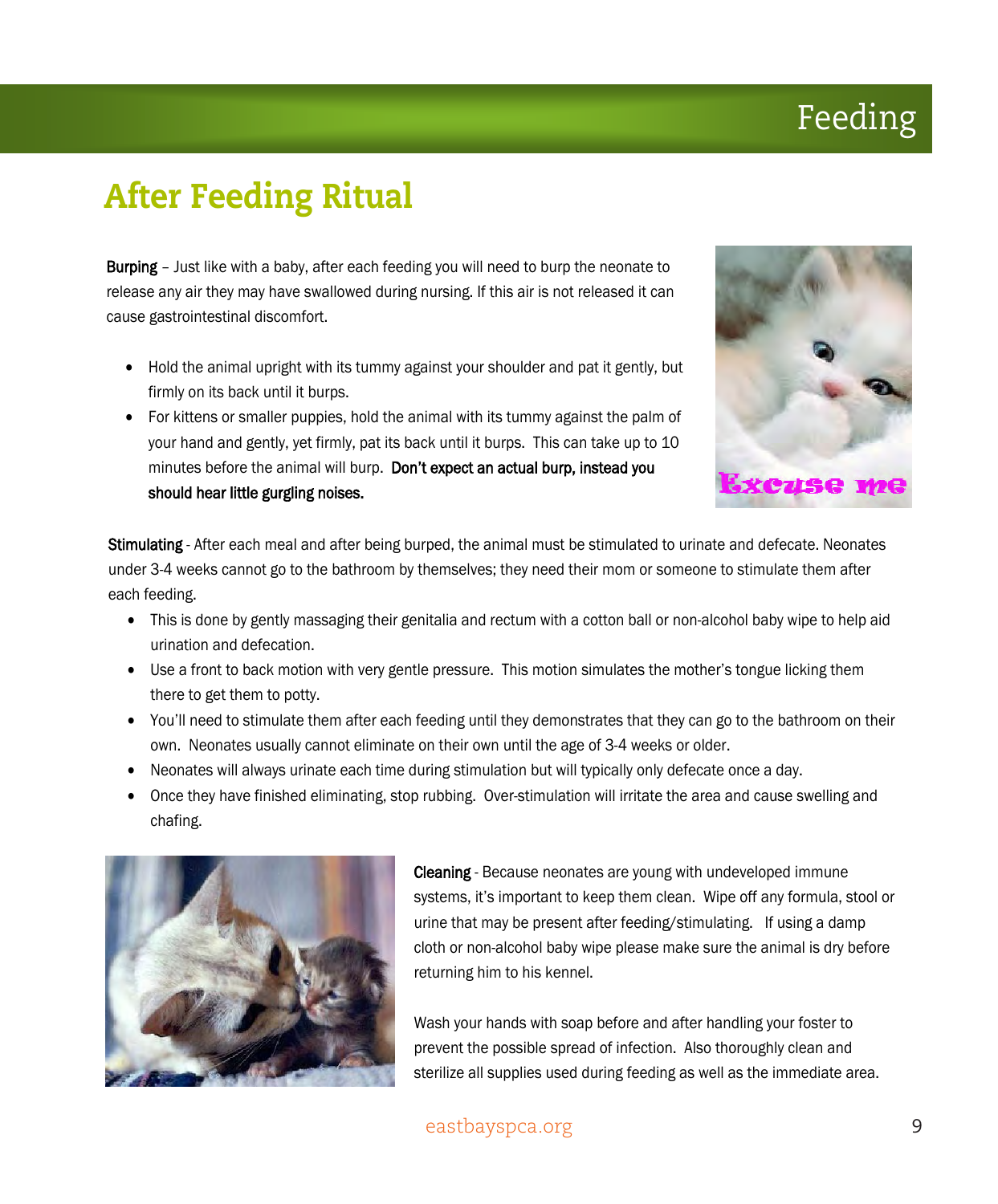### Feeding / Medical

### Introduction to Solid Food

When your foster reaches 4 weeks of age, you can start to introduce them to solid food and begin the weaning process. This is done by mixing their formula with canned food. The canned food must be paté, anything else will not mix properly and can become a choking hazard. Mix thoroughly until the food becomes an applesauce or gruel type consistency. Offer the mixture in a dish, or off a spoon. By 5-6 weeks old, your foster should be eating solid food regularly.



#### Food and Stool Issues

Overfeeding - Can lead to serious health complications. A young animal's immature kidneys have a limited capacity and cannot handle excess amounts of fluid. Overloading the digestive system by overfeeding can cause your foster to have diarrhea. Diarrhea can lead to dehydration, which can be fatal in animals this young. Please contact us immediately if you believe that your foster is dehydrated.

Stool Issues - You can tell a lot about your foster animal(s) by the color of their stool. Healthy stool should be firm and pasty yellow/ tan in color.

- Yellow/Green Loose, yellow or greenish stool is often a sign of overfeeding. Dial back the amount of formula the animal is eating in each feeding. Check the formula's dilution, the ratio may be off and you will need to adjust accordingly.
- Gray/White Stool that is gray, light gray or white is a sign that the formula is not digesting properly. If this is the case with your foster, please call us immediately.

#### Potentially Sick Fosters and What to Do

Due to the shelter environment and the fact that underage animals have very fragile immune systems, they are prone to catching colds and other sicknesses. These illnesses range from mild to life-threatening in nature. We will provide treatment for any illnesses that occur.

• Sneezing or nasal discharge - Occasional sneezing is quite common in animals. If the sneezing becomes frequent, and is accompanied by goopy eyes, congestion, or a runny nose, please give us a call that day. Also, be sure that they are still eating, as an animal won't eat what he or she can't smell.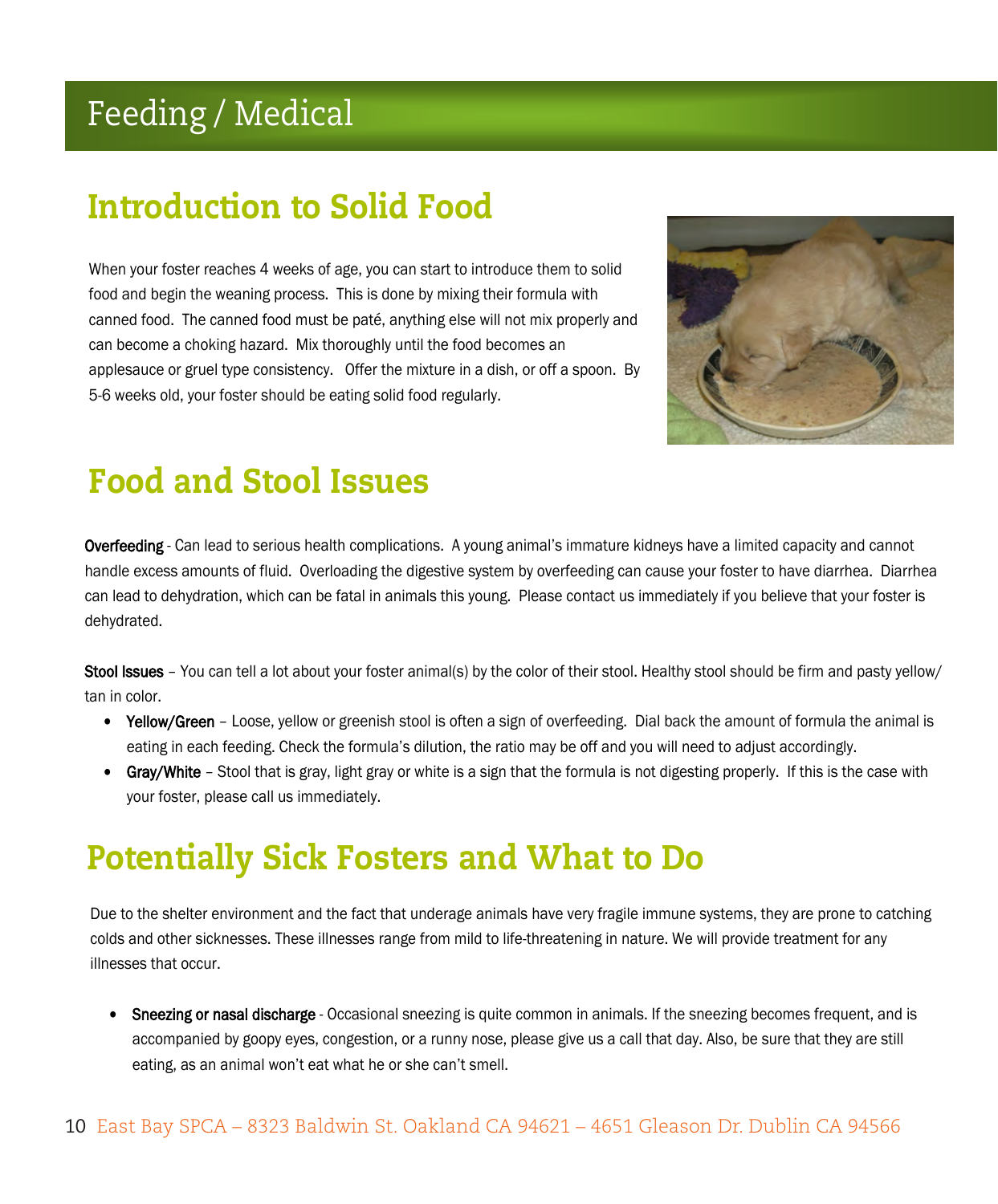### Medical

#### Potentially Sick Fosters and What to Do

- Lethargy Is described as a decrease in activity level. It may be noticed suddenly or over time, in either case it's a sign that your foster needs attention. Healthy animals are normally active when they are awake. Sick animals may have low energy and just want to sit in your lap. If you are unsure if they're lethargic or just being quiet, please contact your veterinarian.
- Weight loss Underage animals should be constantly growing. If you notice weight loss or if the animal is maintaining the same weight, please contact your veterinarian, even if no other symptoms are present.
- Diarrhea There are 3 types of stool: normal, soft, and diarrhea. Normal stool is firm and well-shaped. Please note when you first notice soft stool and begin using the monitoring sheets in your Foster Care Packet. If it continues or gets worse, make a medical appointment and bring a fecal sample with you to the appointment. Diarrhea is completely liquid, it may appear that they are excreting plain water or there may be some color to it. Either way, make a medical appointment and take a fecal sample (get what you can) with you. Monitor them closely, as diarrhea can lead to dehydration and become serious rather quickly.
- Vomiting If an animal vomits soon after eating, they may be eating too much or too fast. But if it happens more than once or they start vomiting liquid or bile, please contact your veterinarian immediately.
- Eye discharge If discharge is greenish/yellowish and goopy gently wipe away any discharge with a washcloth and warm water. While not an emergency, the animal may need medication so please contact your veterinarian for treatment.
- Fleas & ear mites Animals 4 weeks and older are eligible to receive flea treatment. For those under 4 weeks of age, daily bedding changes and brushing with the flea comb will reduce and maybe even eliminate the fleas. For animals with ear mites, you'll notice them scratching their ears or shaking their heads. Inside the ear will have a discharge, very similar to coffee grounds. For both instances, please contact your veterinarian for treatment.
- Hair loss This can be caused by something simple, such as a flea allergy to something more serious like ringworm. please contact your veterinarian at the first sign of any hair loss and if you can, send a picture too.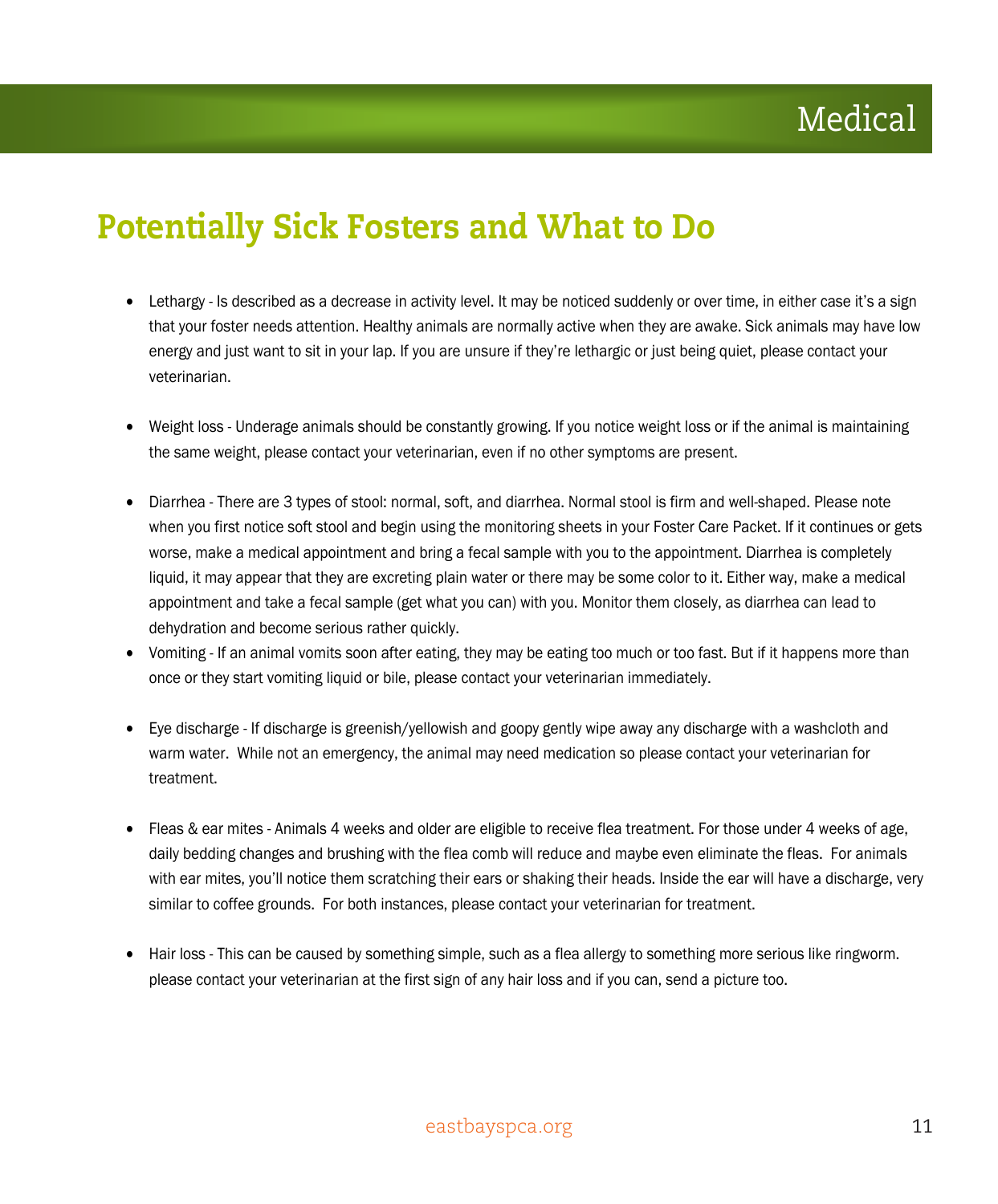### Medical

### Fading Kitten Syndrome

The failure to thrive with newborn animals is known as fading animal syndrome. It is a life threatening emergency where a previously healthy animal "crashes" and begins to fade away. Most typically, it is seen in newborns but can occur anywhere from birth to 9 weeks of age. Affected animals will decline quickly and die, so immediate detection and treatment are key to their survival. If any of the below symptoms are noted, please contact your veterinarian immediately.

#### Symptoms:

Gasping for Breath **Casping Out** 

- Extreme Lethargy Low Body Temperature the kitten feels cool or cold to the touch
	-

#### When this happens, it is vital that you take these immediate steps!

#### Step 1- Get them warm:

- "Burrito" the animal by wrapping them in a towel. Only their face and mouth should be exposed, the rest of their body should be completely wrapped in the towel. It is very important not to take them out of the towel to check on them. Each time they are removed from the towel, even if it's only for a second, their body temperature will drop.
- Wrap a heating pad, set to low, around the towel to act as an extra heat source. Never place the animal directly onto the heating pad as they can be easily burned.



#### Step 2- Get their blood sugar up only after they are warm (Never feed a chilled animal):

- If you have Karo syrup on hand then use a syringe to give them three to five drops (three for kittens and five for puppies) every three minutes. If you do not have Karo syrup, then you'll need to create a simple sugar solution.
	- o Get a bowl or Tupperware and a few tablespoons sugar in hot water.
	- o Stir it up so you get a sugar water solution as strong as possible while still pretty runny.
	- o Use a syringe to feed them 3—5 drops every 3 minutes. If they aren't swallowing do not force it, instead try rubbing some onto their tongue or gums. If the animal is unable to swallow do not force liquids down it's throat as it can get into the lungs and cause asphyxiation.
- It is important that they are getting the solution every 3 minutes so set a timer or use the stop watch function on your cell phone.

#### Step 3 - Call your local emergency veterinary hospital immediately.

• Keep the animal with you and continue to feed the Karo syrup /sugar solution every 3 minutes.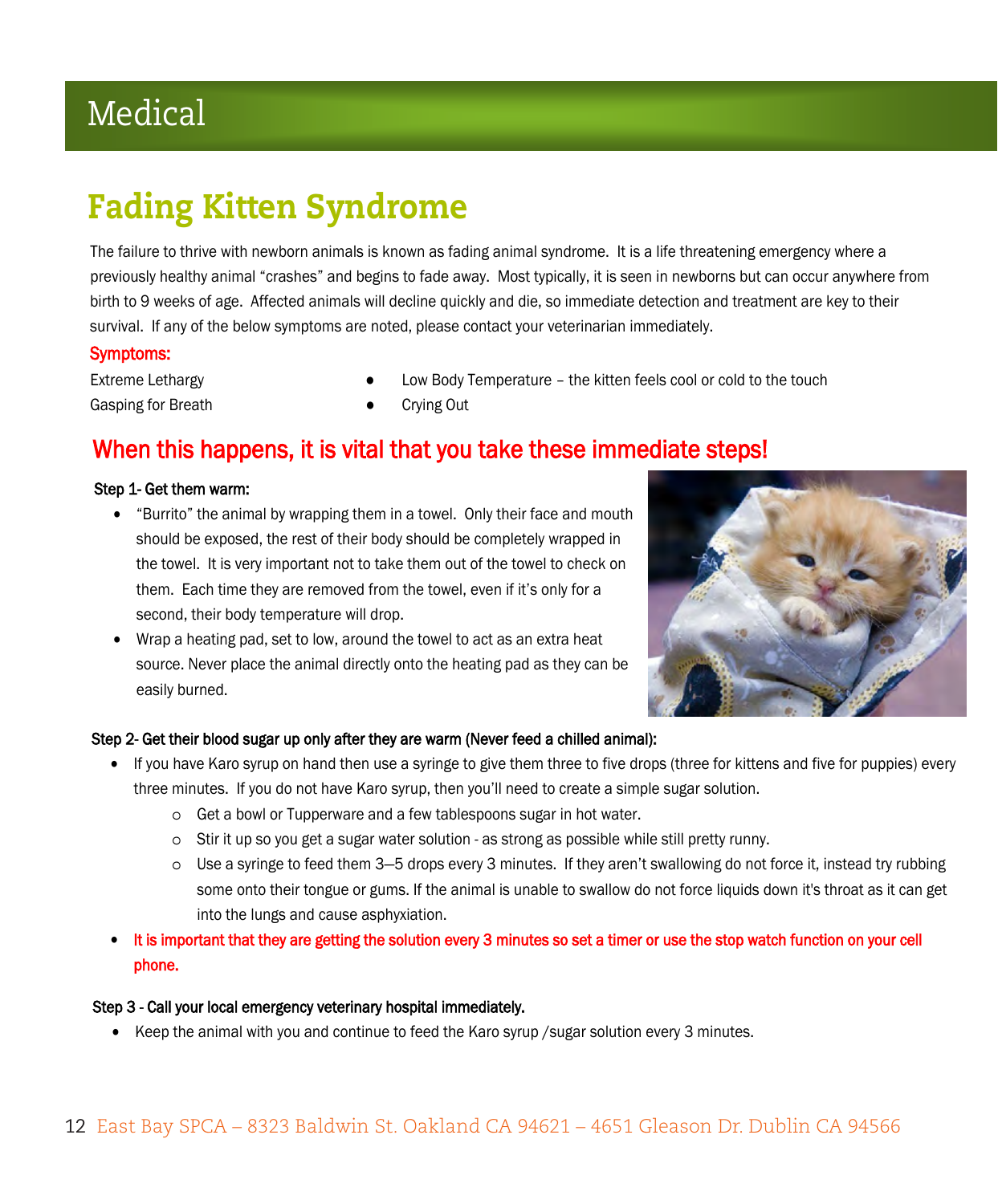### Medical

### General Criteria for Emergencies

If your foster animal appears abnormally lethargic, begins to have very labored breathing, begins vomiting uncontrollably, becomes severely dehydrated or escapes after 5pm, please call the foster emergency cell phone. In general, most other symptoms can wait until after 8am before calling us – but if you are not sure whether your foster animal's symptoms are life threatening, please err on the side of caution and contact your veterinarian.

#### Emergency situations

- Continuous weight loss
- Continuous diarrhea
- Continuous vomiting
- Bleeding of any kind—nose, urine, stool
- Any trauma—hit by a car, dropped, limp, stepped on, unconscious
- Difficulty in breathing/blocked airway
- Lethargy
- Dehydration

#### Non – Emergencies

- If the animal has vomited or has diarrhea, but is still active, eating and drinking, it can probably wait until the next day to receive help. However, if the animal is lethargic and shows no interest in food or water, it is wise to seek emergency help at this time.
- Coughing or sneezing should pose no immediate problems unless accompanied by blood or symptoms such as lethargy or dehydration.

#### What to do if it's an emergency…

o Contact your veterinarian or local emergency animal hospital.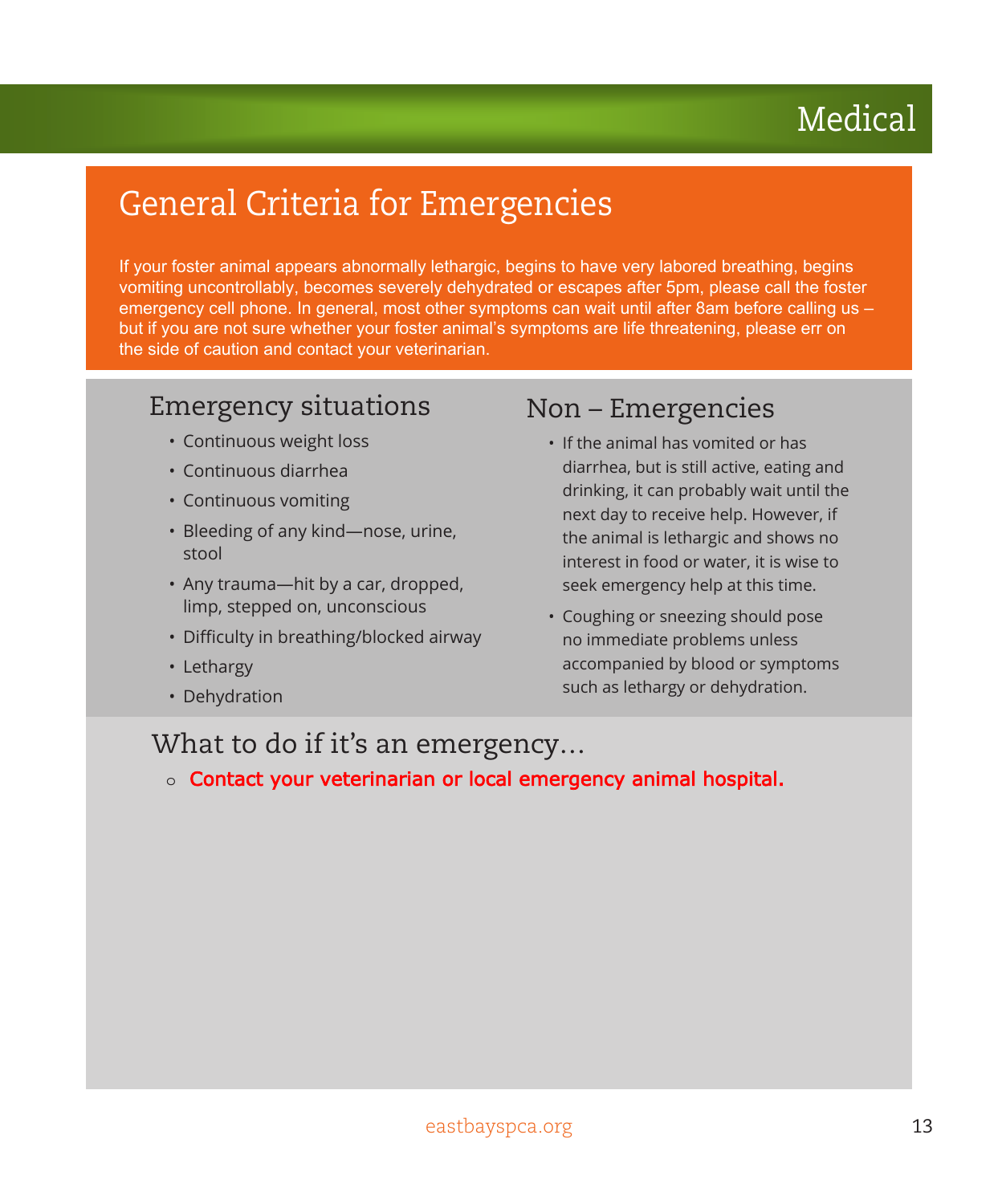#### Conclusion

#### Foster Parent to Foster Parent

At one point in time, every foster family that preceded you was once in your exact same position that you find yourself in now. So we asked them if they had any words of wisdom to share with you. Below are a few gems that may help you in navigating the world of neonatal animals.

#### Keeping them warm

- Until I bought the microwave "heating disk" my life was so stressful. You warm it up for a few minutes, place it in their carrier/kennel and they're snug as a bug in a rug for the next 6-8 hours.
- When bottle feeding your foster animal, wrap them up like a little burrito. Leaving only their head exposed. This will help them retain their body heat which helps with digestion.
- Baby socks make an awesome beanie for your foster. Not only does it help keep them warm but it's also pretty stylish.





#### Bottle feeding

- One thing I have learned is to write down the ounces that each kitten eats, per feeding. Every ounce counts! In doing so I will be more aware of how much everyone is eating and will be more aware of anyone who consistently consumes a small amount of food.
- If your kitten is a little slow to catch on to eating from the bottle, try stroking it with a toothbrush. This help simulate their mother's grooming process and adds
- 1 or 2 weeks may have a little bit of trouble adjusting to the bottle. This is simply a matter of persistence. You must keep offering the bottle and they will learn that this is where food comes from - not mom. I imagine it must be a bit of a shock. I hold them close to me so they get warmth while nursing, a poor substitute but usually I'm all they have. Don't give up on them. Keep offering the bottle. They may go as much as 24 hours with very little nutritional input.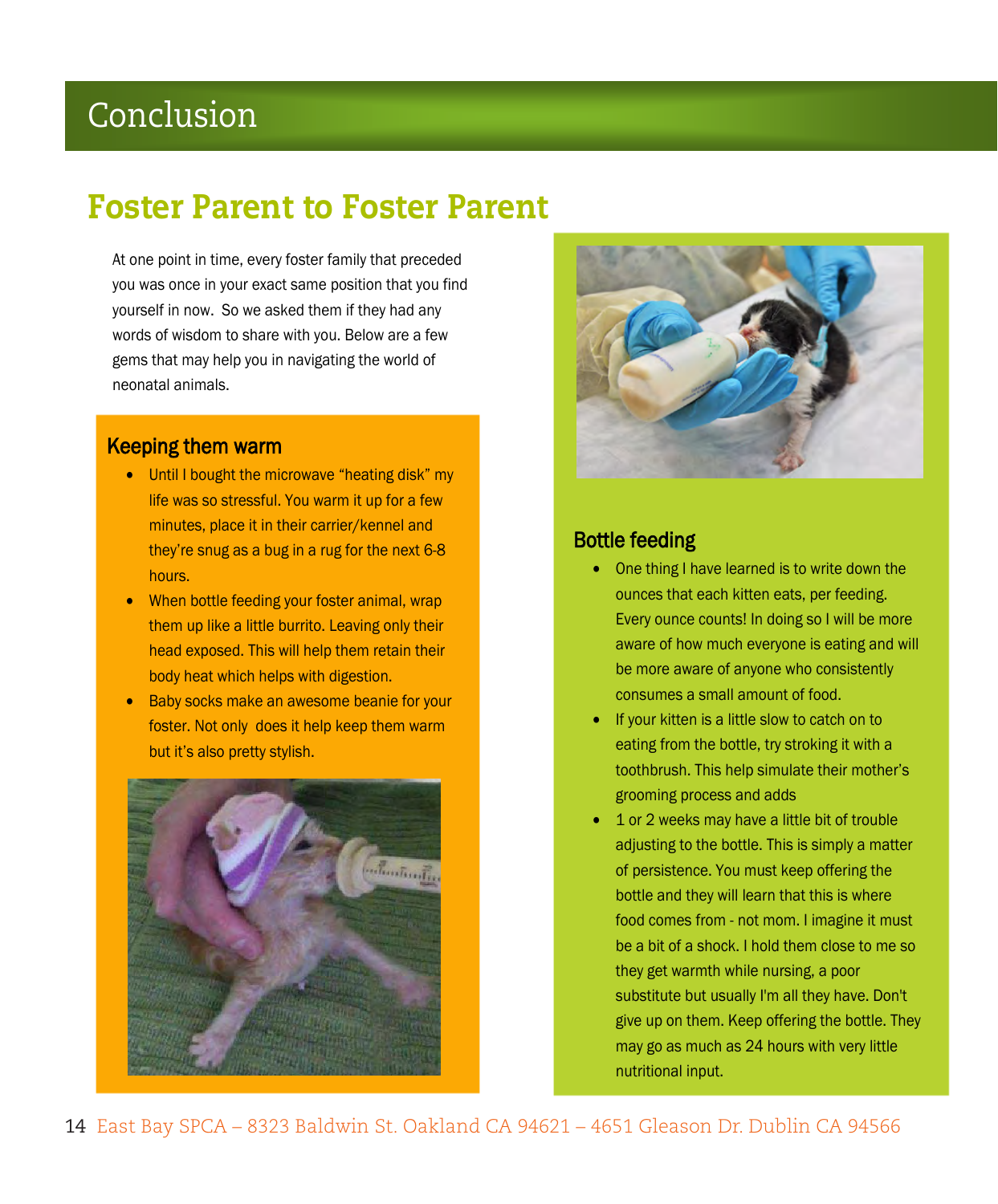### Contact Information

#### **Foster Care Department**

• If you'd like more information regarding our Foster Program or have questions regarding bottle feeding neonates, please contact us at: foster@eastbayspca.org